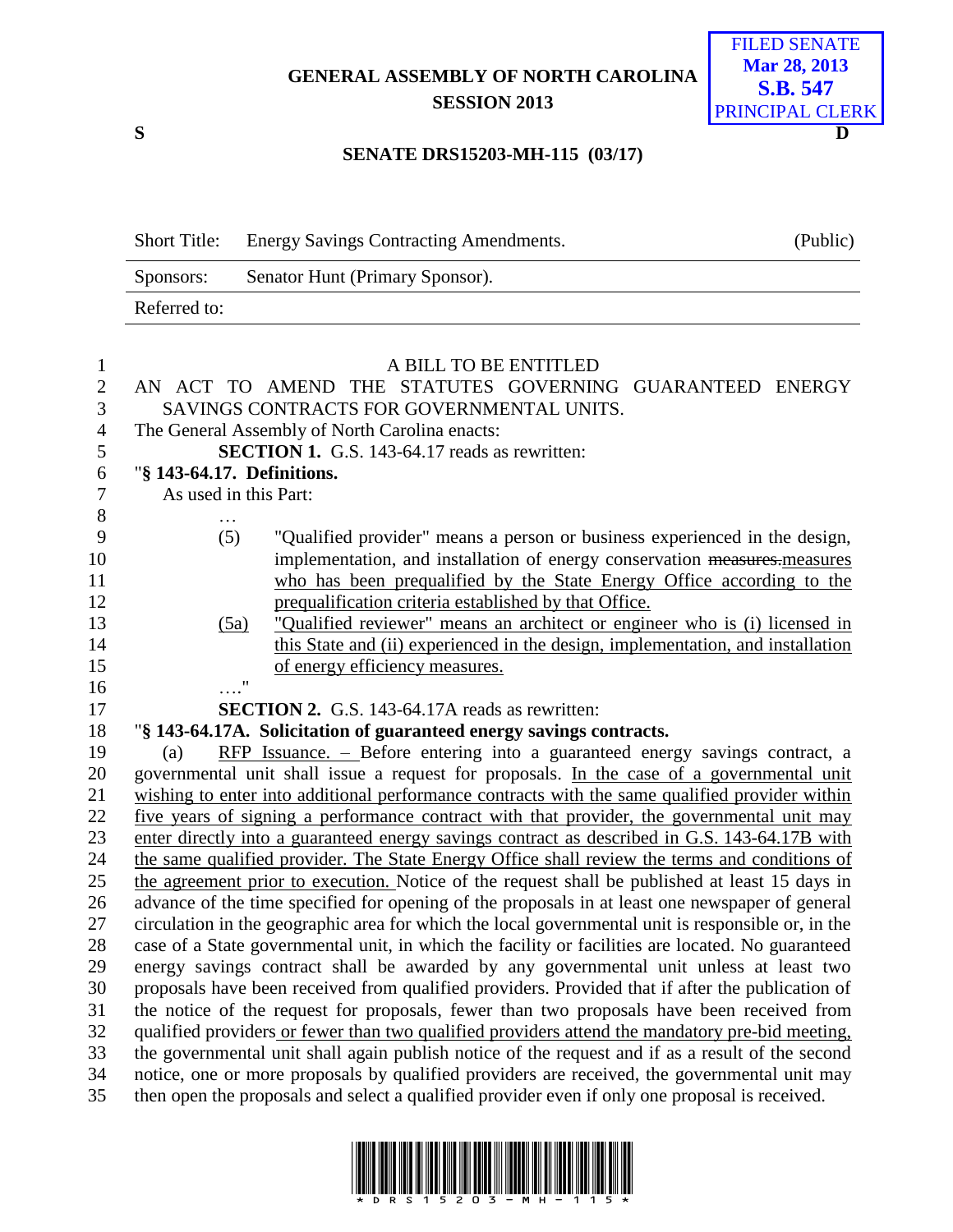## **General Assembly of North Carolina Session 2013**

 (b) Preliminary Proposal Evaluation. – The governmental unit shall evaluate a sealed proposal from any qualified provider. Proposals shall contain estimates of all costs of installation, modification, or remodeling, including costs of design, engineering, installation, maintenance, repairs, debt service, and estimates of energy savings.A qualified reviewer shall be required to evaluate the proposals and will provide the governmental unit with a letter report 6 containing both qualitative and quantitative evaluation of the proposals. The report shall not make a recommendation for selection. make a recommendation for selection.

 (c) Receipt of Proposals for Unit of Local Government. – In the case of a local governmental unit, proposals received pursuant to this section shall be opened by a member or an employee of the governing body of the local governmental unit at a public opening at which the contents of the proposals shall be announced and recorded in the minutes of the governing 12 body. Proposals shall be evaluated for the local governmental unit by a licensed architect or engineer a qualified reviewer on the basis of:

(1) The information required in subsection (b) of this section; and

(2) The criteria stated in the request for proposals.

 The local governmental unit may require a qualified provider to include in calculating the cost of a proposal for a guaranteed energy savings contract any reasonable fee payable by the local 18 governmental unit for the evaluation of the proposal by a licensed architect or professional 19 engineer qualified reviewer not employed as a member of the staff of the local governmental unit or the qualified provider.

 (c1) Receipt of Proposals for Unit of State Government. – In the case of a State governmental unit, proposals received pursuant to this section shall be opened by a member or an employee of the State governmental unit at a public opening and the contents of the proposals shall be announced at this opening. Proposals shall be evaluated for the State 25 governmental unit by a licensed architect or engineerby a qualified reviewer who is either privately retained, employed with the Department of Administration, or employed as a member of the staff of the State governmental unit. The proposal shall be evaluated on the basis of the information and report required in subsection (b) of this section and the criteria stated in the request for proposals.

 The State governmental unit shall require a qualified provider to include in calculating the cost of a proposal for a guaranteed energy savings contract any reasonable fee payable by the 32 State governmental unit for evaluation of the proposal by a licensed architect or professional engineerby a qualified reviewer not employed as a member of the staff of the State governmental unit or the qualified provider. The Department of Administration may charge the State governmental unit a reasonable fee for the evaluation of the proposal if the Department's services are used for the evaluation and the cost paid by the State governmental unit to the Department of Administration shall be calculated in the cost of the proposal under this subsection.

 (d) Criteria for Selection of Provider. – The governmental unit shall select the qualified provider that it determines to best meet the needs of the governmental unit by evaluating all of the following and following the procedures set forth in subsection (d1) of this section:

 (1) Prices offered. (2) Proposed costs of construction, financing, maintenance, and training.

- (3) Quality of the products and energy conservation measures proposed.
- 45 (4) Amount of energy savings.
- (5) General reputation and performance capabilities of the qualified providers.
- (6) Substantial conformity with the specifications and other conditions set forth in the request for proposals.
- (7) Time specified in the proposals for the performance of the contract.
- (8) Any other factors the governmental unit deems necessary, which factors 51 shall be made a matter of record.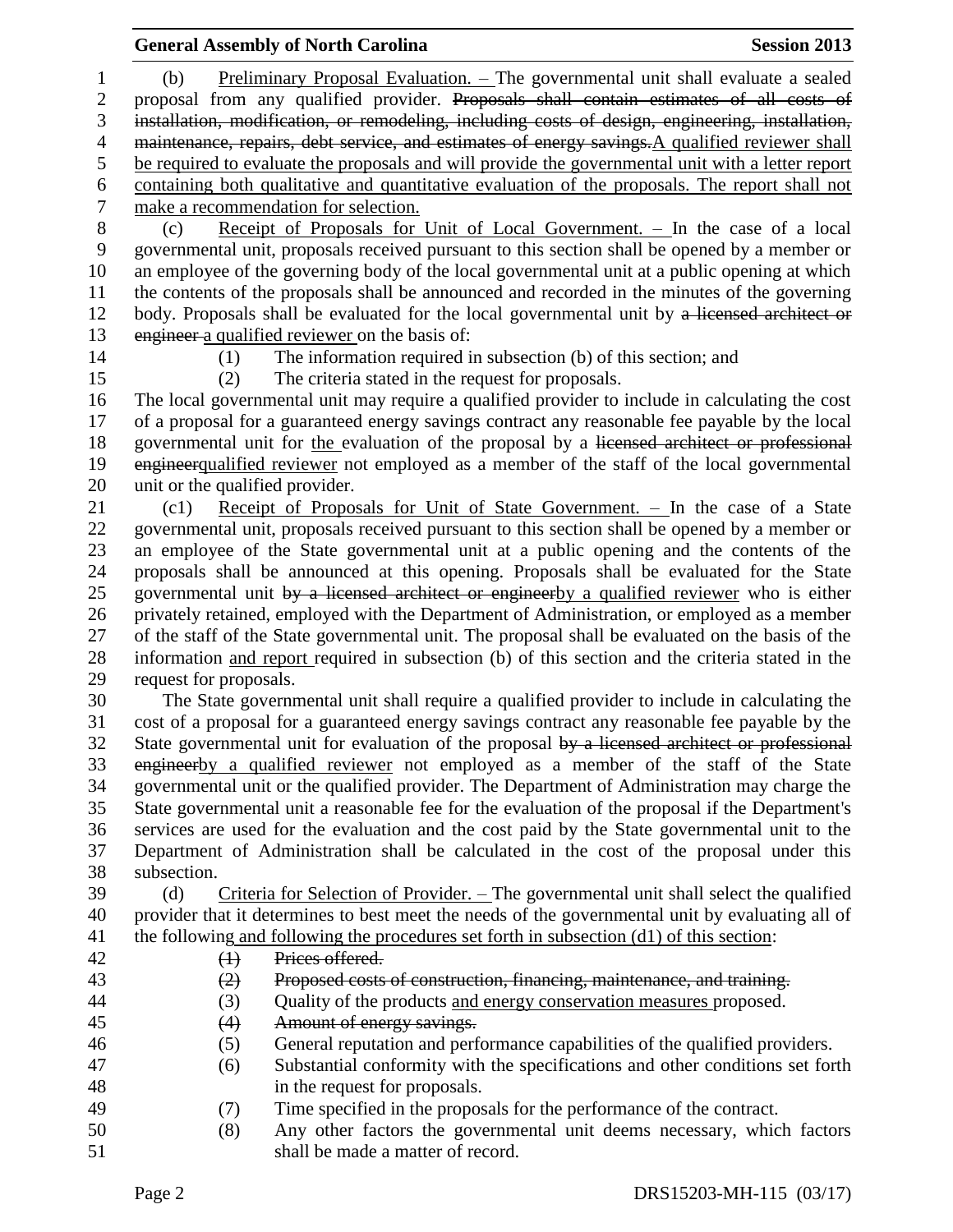(d1) Process for Selection of Provider. – The governmental unit shall select a short list of finalists on the basis of its rankings of the written proposals under the criteria set forth in subsection (d) of this section as well as references from past clients. The governmental unit shall have the highest ranked qualified provider prepare a cost-savings analysis for the proposed contract showing at a minimum a comparison of the total estimated project savings to the total estimated project costs for the proposed term. If the governmental unit and the qualified provider cannot negotiate acceptable terms, pricing, and savings estimates, the governmental unit may terminate the process and begin negotiations with the second highest ranked qualified provider. The State Energy Office shall review the selected qualified provider's proposal, cost-benefit analysis, and other relevant documents prior to the governmental unit announcing the award.

 (e) Nothing in this section shall limit the authority of governmental units as set forth in Article 3D of this Chapter."

**SECTION 3.** G.S. 143-64.17B reads as rewritten:

# "**§ 143-64.17B. Guaranteed energy savings contracts.**

…

 (c) A qualified provider entering into a guaranteed energy savings contract under this Part shall provide security to the governmental unit in the form acceptable to the Office of the 19 State Treasurer and in an amount equal to one hundred percent (100%) of the total costannual guaranteed savings for the term of the guaranteed energy savings contract to assure the provider's faithful performance. Any bonds required by this subsection shall be subject to the provisions of Article 3 of Chapter 44A of the General Statutes. If the savings resulting from a guaranteed energy savings contract are not as great as projected under the contract and all required shortfall payments to the governmental unit have not been made, the governmental unit may terminate the contract without incurring any additional obligation to the qualified provider. …

28 (g) In the case of a State governmental unit,  $aA$  qualified provider shall provide an annual reconciliation statement based upon the results of the measurement and verification review. The statement shall disclose any shortfalls or surplus between guaranteed energy and operational savings specified in the guaranteed energy savings contract and actual, not stipulated, energy and operational savings incurred during a given guarantee year. Any guaranteed energy and operational savings shall be determined by using one of the measurement and verification methodologies listed in the United States Department of Energy's Measurement and Verification Guidelines for Energy Savings Performance Contracting, the International Performance Measurement and Verification Protocol (IPMVP) maintained by the Efficiency Valuation Organization, or Guideline 14-2002 of the American Society of Heating, Refrigerating, and Air-Conditioning Engineers. If due to existing data limitations or the nonconformance of specific project characteristics, none of the three methodologies listed in this subsection is sufficient for measuring guaranteed savings, the qualified provider shall develop an alternate method that is compatible with one of the three methodologies and mutually agreeable to the governmental unit. The guarantee year shall consist of a 12-month term commencing from the time that the energy conservation measures become fully operational. A qualified provider shall pay the State governmental unit any shortfall in the guaranteed energy and operational savings after the total year savings have been determined. A In the case of a State governmental unit, a surplus in any one year shall not be carried forward or applied to a shortfall in any other year."

**SECTION 4.** G.S. 143-64.17L reads as rewritten:

 "**§ 143-64.17L. Board of Governors may authorize energy conservation measures at constituent institutions.**